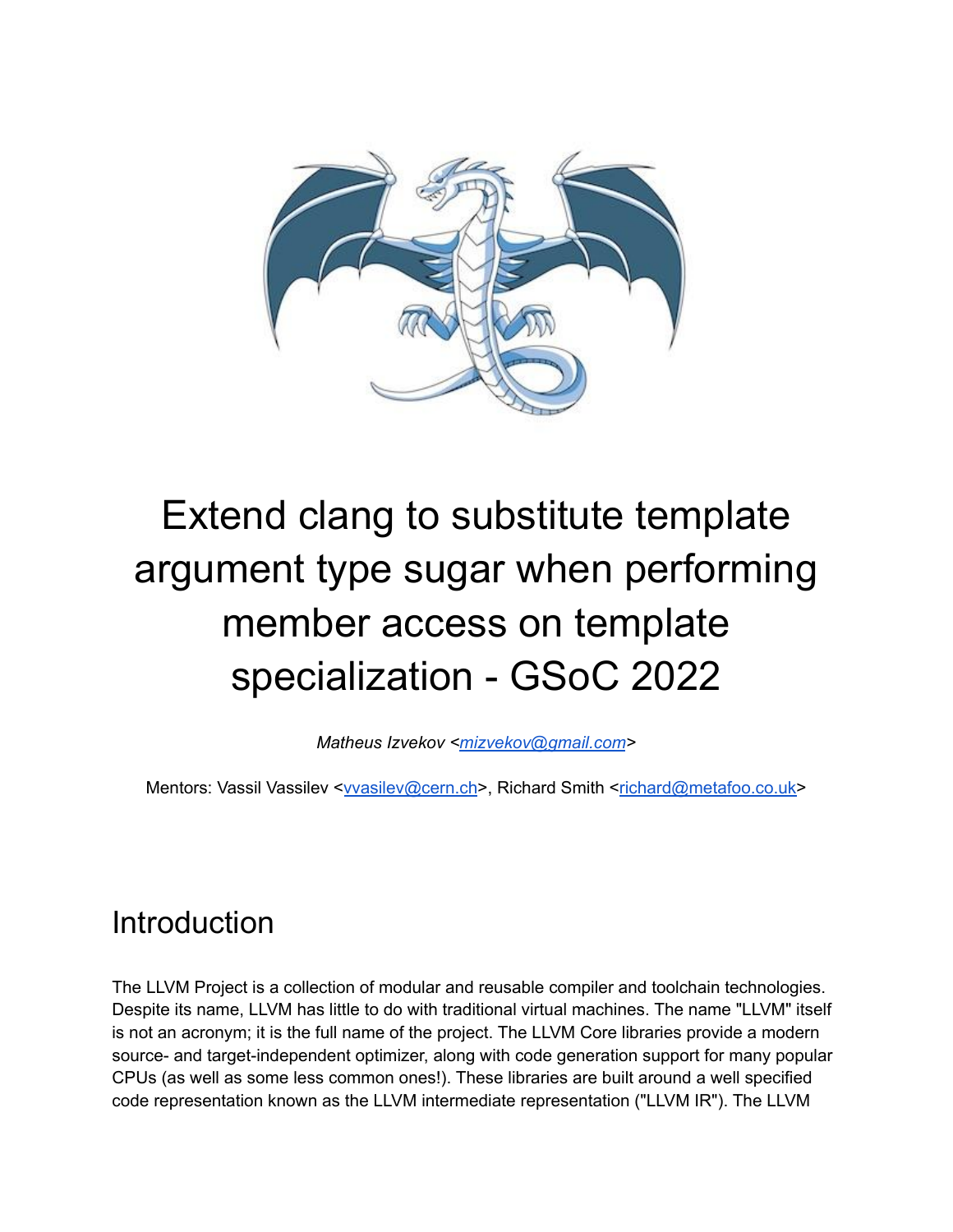Core libraries are well documented, and it is particularly easy to invent your own language (or port an existing compiler) to use LLVM as an optimizer and code generator.

Clang is an "LLVM native" C/C++/Objective-C compiler, which aims to deliver amazingly fast compiles, extremely useful error and warning messages and to provide a platform for building great source level tools. The Clang Static Analyzer and clang-tidy are tools that automatically find bugs in your code, and are great examples of the sort of tools that can be built using the Clang frontend as a library to parse C/C++ code.

Clang's expressive error diagnostics systems can be enhanced further. For an example like:

```
template<class T> struct Foo { using type = T; };
using Bar = int;
Foo<Bar>::type baz;
```
In clang, \*\*baz\*\*'s type will not desugar to \*\*Bar\*\*, as the member access in `Foo<Bar>::type` will go directly for the canonical type of the template instantiation. This will cause any diagnostics printed from this type to miss this information. If there were an attribute attached to the \*\*Bar\*\* typedef, such as alignment, this would be lost on the \*\*baz\*\* declaration.

In this proposal, we want to lift this restriction by implementing the missing functionality in clang.

### **Overview**

The basic solution to this problem will be to create a new type node which represents the sugar of a member access in a template specialization. When performing a single step desugar of this new type node, the implementation should substitute any sugar for template parameters into the as-written type used in the corresponding argument of the template specialization.

### Goals

1) Implement a type node which will hold the sugar for member access.

2) Implement single step desugaring logic which will perform the substitution of template parameter sugar into the corresponding specialization argument sugar.

#### Implementation Approach

The ClassTemplateSpecializationDecl represents the canonicalized result of forming the specialization, so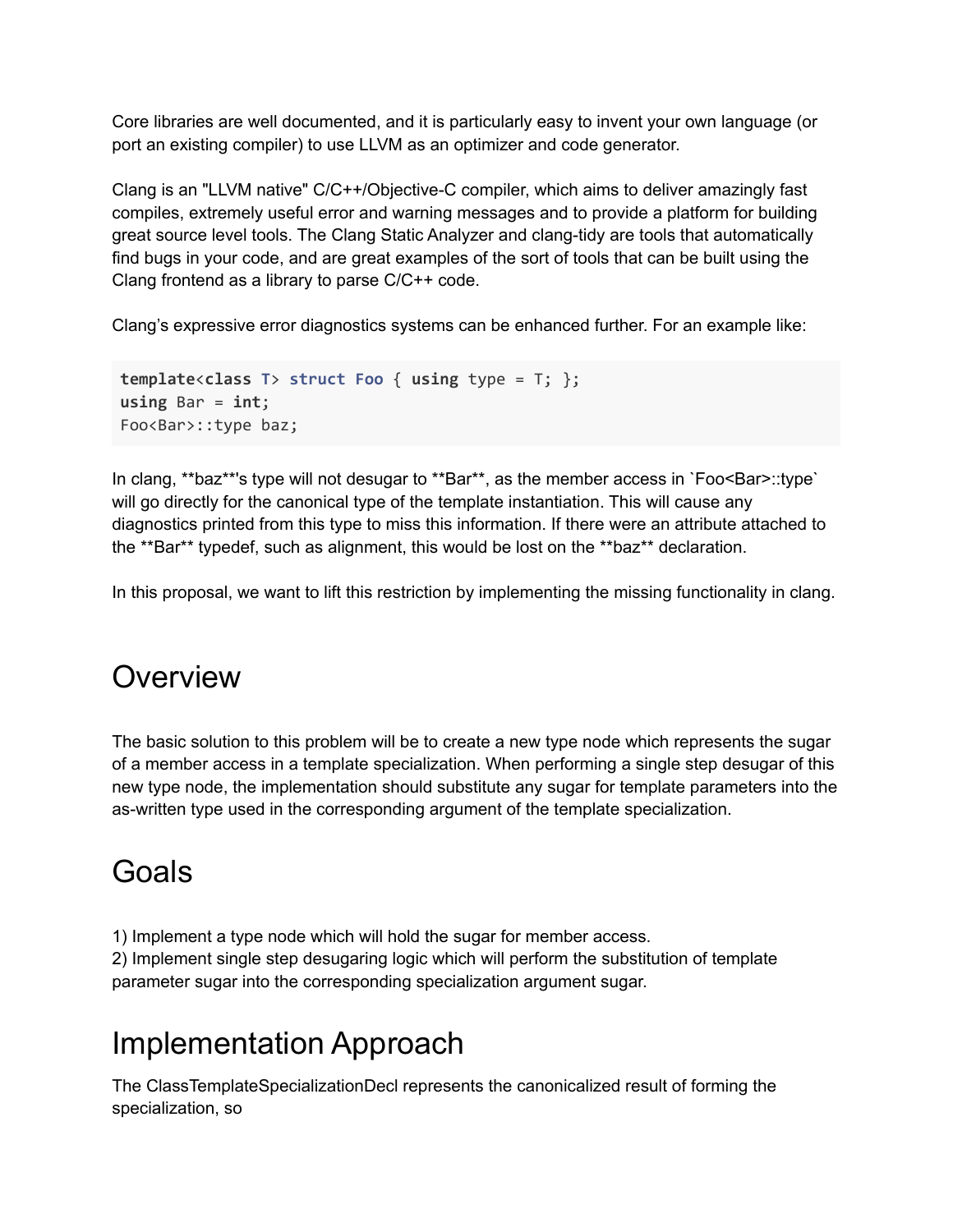```
using Foo = int;
vector<Foo> x;
vector<int> y;
auto v = x.begin();
```
... will result in x and y denoting the same

ClassTemplateSpecializationDecl. It doesn't make sense for that declaration to track the sugared type, because that declaration is used for accesses with different sugar. The type sugar should not ever affect the behavior of the instantiation, so should not be part of the instantiation. Rather, it's part of the way that the instantiation is named, so should be part of that naming context.

For example, when we form the "x.begin" expression in the above example (in BuildMemberReferenceExpr or somewhere near there), we could:

● Take the type T1 of 'x':

`-TemplateSpecializationType 0xdafa140 'vector<Foo>' sugar vector

|-TemplateArgument type 'Foo':'int'

`-RecordType 0xdafa120 'vector<int>'

`-ClassTemplateSpecialization 0xdafa040 'vector'

● Take the type T2 of 'begin':

`-FunctionProtoType 0xdb287b0 'vector<int,

allocator<int>>::iterator ()' cdecl

`-RecordType 0xdb28780 'vector<int, allocator<int>>::iterator' `-CXXRecord 0xdafa428 'iterator'

● Form a new type sugar node (say, MemberSugarType) that tracks T1 and T2, and has the same canonical type as T2, but that has custom desugaring logic to allow it to produce a more friendly type name

In this case, desguaring a MemberSugarType wrapped around a FunctionProtoType would push the member sugar onto the return type and parameter types of the type; desugaring a MemberSugarType wrapped around a RecordType representing a member of the type tracked by a MemberSugarType would form an ElaboratedType describing the name of that member as a member of the sugared type. So we'd end up with the type of "x.begin" desugaring to vector<Foo>::iterator(), as desired. (When we grab the return type of a function in a function call, we'll need to be careful to single-step desugar it until we reach a function type, to move the sugar onto the return type. And likewise in other places too.)

Likewise, for x.front(), where the type of 'front' is something like: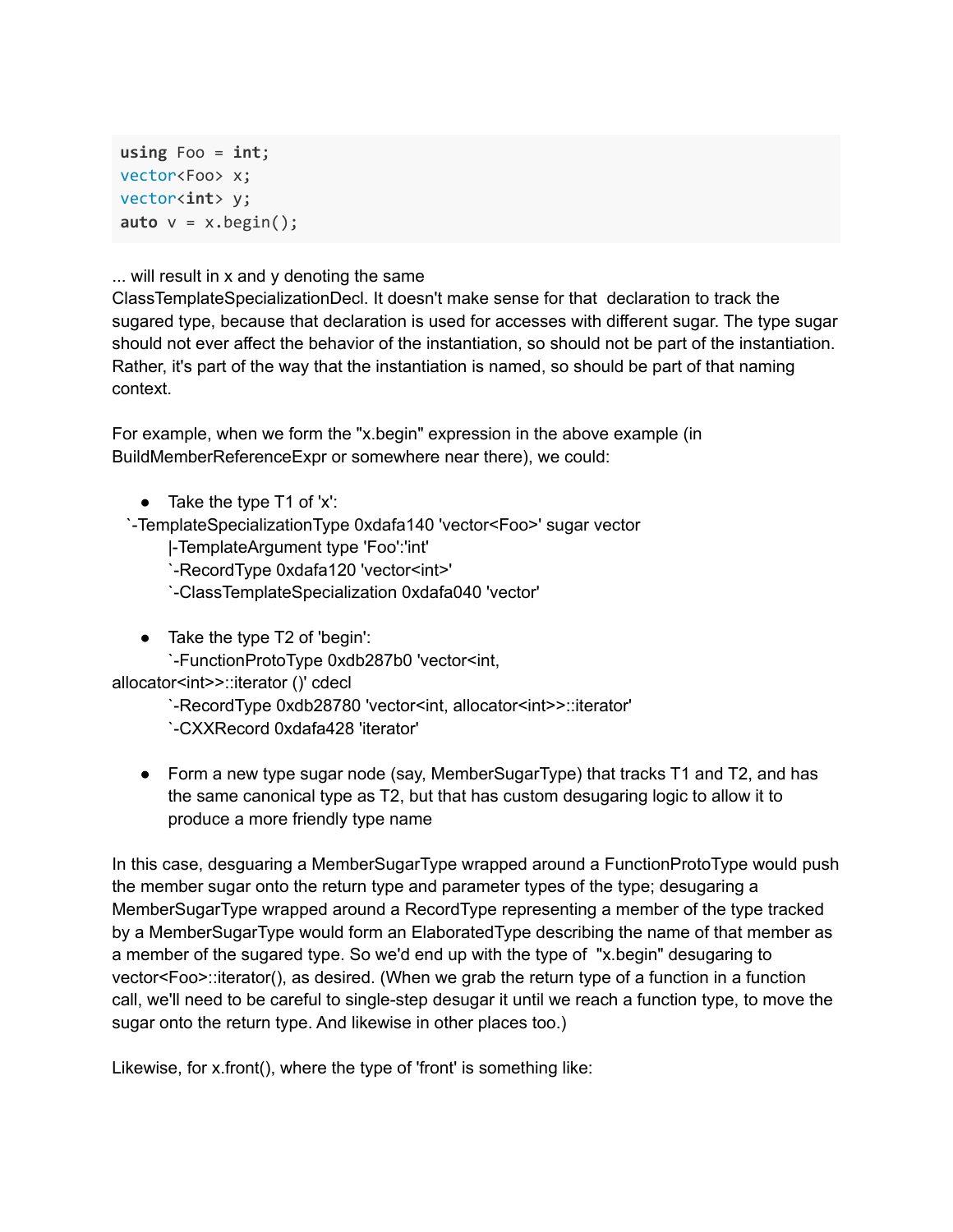`-FunctionProtoType 0xdb3a0b0 'vector<int, allocator<int> > ::value\_type ()' cdecl

`-TypedefType 0xdb3a060 'vector<int, allocator<int> >::value\_type' sugar

|-TypeAlias 0xdb39e38 'value\_type'

`-SubstTemplateTypeParmType 0xdb39910 'int' sugar

|-TemplateTypeParmType 0xdb09a80 'T' dependent depth 0 index 0

| `-TemplateTypeParm 0xdb09a38 'T'

`-BuiltinType 0xdacd950 'int'

... we'd wrap that in a MemberSugarType, and desugaring the wrapped function type would produce a function type whose parameter and return types are wrapped. But then we can do something more: once we get to a MemberSugarType wrapped around a SubstTemplateTypeParmType, we can desugar that type to "Foo" (taking the type sugar for the template argument from the TemplateSpecializationType). So we can desugar the type of a call to x.front() to Foo.

You'd need to work out exactly what kinds of sugar type nodes to add, and which information it makes sense to track in the sugar type. For instance, it might make sense for the sugar type that we use for a class member access to track whether the member was found in the type of the object expression (the expression to the left of the . or ->), or if it was found in a base class (and if so, which one).

#### Timeline

| Week                                        | Description                                                                                                                                                                         |
|---------------------------------------------|-------------------------------------------------------------------------------------------------------------------------------------------------------------------------------------|
| Community bonding period (May 20 - June 12) |                                                                                                                                                                                     |
| May 20 - June 12                            | Read documentation, get up to speed to begin working on their<br>project. Try to frontload some of the work which requires<br>community interaction and consensus.                  |
| Phase I (June 13 - July 29)                 |                                                                                                                                                                                     |
|                                             | Investigate design approaches. Deliverable: A concise technical<br>document sent as a RFC to clang's developer mailing lists                                                        |
| 2                                           | Improve the representation of type information of a<br>ClassTemplateSpecializationDecl. Deliverable: Design a new<br>type in clang `MemberSugarType` capable of tracking type sugar |
| 3                                           | Improve the representation of type information of a<br>ClassTemplateSpecializationDecl. Deliverable: Connect the                                                                    |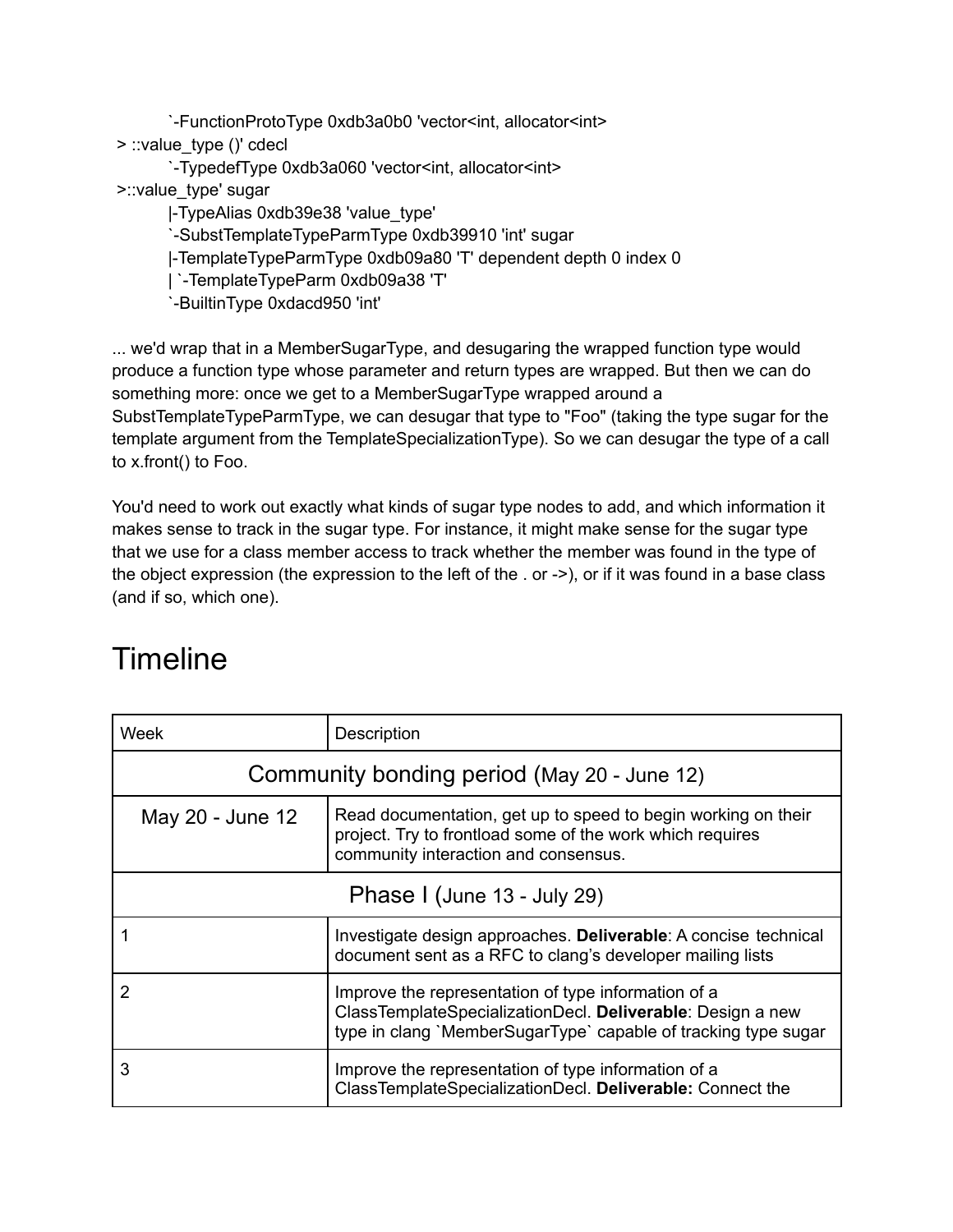|                                   | MemberSugarType with the ClassTemplateSpecializationDecl.                                                                                                                                                                                                                                                              |
|-----------------------------------|------------------------------------------------------------------------------------------------------------------------------------------------------------------------------------------------------------------------------------------------------------------------------------------------------------------------|
| 4                                 | Extend the test case coverage and demonstrate better<br>diagnostics in several cases. Deliverable: Enhanced test cases<br>and improved documentation where required                                                                                                                                                    |
| 5                                 | Buffer week if the review process or code development take<br>longer than foreseen                                                                                                                                                                                                                                     |
| Phase II (July 25 - September 12) |                                                                                                                                                                                                                                                                                                                        |
| 6                                 | Implement a single-step desugaring based on desguaring a<br>MemberSugarType wrapped around a FunctionProtoType.<br><b>Deliverable:</b> The ability to push the member sugar onto the<br>return type and parameter types of the type.                                                                                   |
| 7                                 | Implementing a MemberSugarType wrapped around a<br>RecordType representing a member of the type tracked by a<br>MemberSugarType would form an ElaboratedType describing the<br>name of that member as a member of the sugared type.<br><b>Deliverable:</b> The ability to push the member sugar via<br>ElaboratedType. |
| 8                                 | Enable MemberSugarType wrapped around a<br>SubstTemplateTypeParmType, we can desugar that type to "Foo"<br>(taking the type sugar for the template argument from the<br>TemplateSpecializationType). Deliverable: we can desugar the<br>type of a call to x.front() to Foo.                                            |
| 9                                 | <b>Buffer week</b>                                                                                                                                                                                                                                                                                                     |
| 10                                | Demonstrate the usefulness of the diagnostic and also preserving<br>of type sugar in the AST for I/O purposes (via the CERN Data<br>Analysis Project ROOT). Deliverable: Remove the custom patch<br>here.                                                                                                              |
| 11                                | Update documentation and prepare a blogpost. Fix bugs.<br>Deliverable: A blog post on blog.llvm.org                                                                                                                                                                                                                    |
| 12                                | Prepare a presentation and final report.                                                                                                                                                                                                                                                                               |

# Personal Information

● Name: Matheus Izvekov